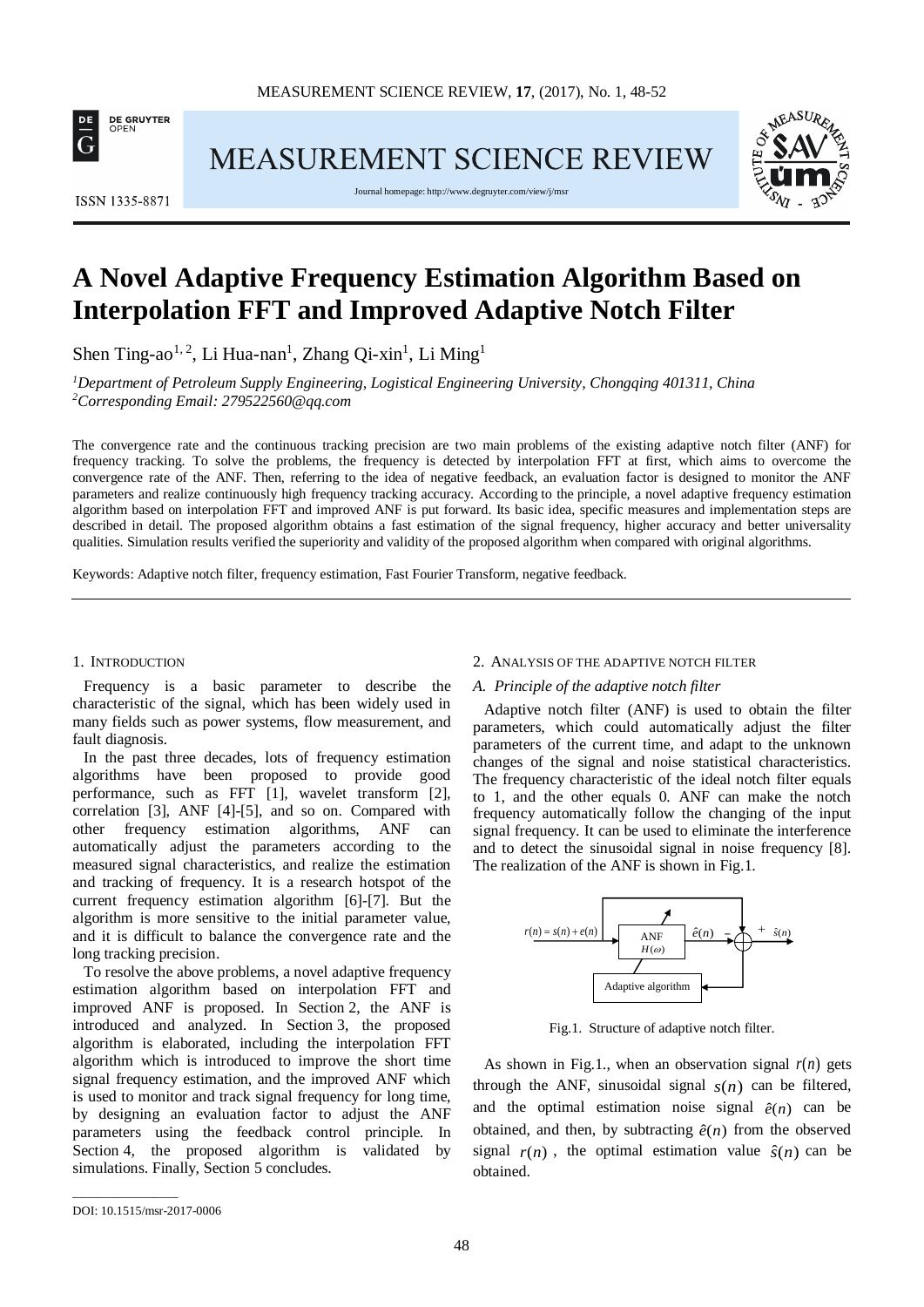#### *B. Problem analysis*

# 1) Convergence rate

According to the principle of ANF, if the input signal's a priori is unknown, the initial notch bandwidth tends to be larger, so that the signal frequency can be captured as soon as possible. But if the initial notch bandwidth is too wide, it will cause less filtered noise and lower accuracy of frequency estimation. With the adaptive adjustment of ANF parameters, the ANF will be gradually locked on the correct frequency, the notch bandwidth will be gradually reduced, the filtered noise will be higher, and the precision of frequency tracking will be much higher. The process of ANF from the beginning to locking on the correct frequency can be regarded as a convergence process, and the frequency estimation accuracy in the process is low.

In order to improve the precision of the frequency estimation in the convergence process of ANF, some frequency estimation methods can be used to improve the accuracy in the convergence process.

## 2) Continuous tracking problem

When the ANF is used to track the unknown signal frequency, to capture the signal frequency as quickly as possible, the initial notch bandwidth often sets to be larger. With the adaptive adjustment of ANF parameters, the convergence factor approaches to 1, the notch bandwidth approaches to 0, and the accuracy of the frequency estimation will be higher and higher. When the notch bandwidth approaches 0, if the signal frequency changes and jumps out of the notch bandwidth, it will cause the notch in false frequency, and then cause larger frequency estimation error.

In the process of frequency tracking, along with the continuous adjustment of ANF parameters, the notch bandwidth will be gradually reduced. If the notch bandwidth approaches 0, it will easily lead to the correct frequency out of the notch bandwidth, so that the ANF cannot perceive the change of the signal frequency, and then a larger frequency estimation error will be caused, which can be regarded as the tracking problem for long time.

To improve the frequency tracking estimation accuracy for long time, when the notch bandwidth approaches 0, an evaluation factor can be set up to monitor and adjust ANF parameters in real-time, which aims to ensure the frequency value in notch bandwidth range and prevent the ANF loss of adaptive ability. All the aforementioned problems can be improved by adjusting the notch bandwidth.

## 3. PROPOSED ALGORITHMS

#### *A. Basic ideas*

From the above analysis, it is difficult to balance the convergence rate and the continuous tracking precision. Therefore, a novel frequency tracking algorithm based on interpolation FFT and improved ANF is put forward in this paper. Firstly, interpolation FFT algorithm is used to estimate the initial signal frequency, and the estimated value is set as the initial frequency before the ANF is stable (assuming a stable point of the ANF at M), and then, the improved ANF is used to estimate the signal frequency after M. M is an empirical value which could be obtained by lots of simulations, and it often sets among 500~1000.

## *B. Concrete measure*

#### 1) Convergence problem

In order to overcome the problem of the convergence rate of ANF, the interpolation FFT algorithm is used to estimate the short time frequency of the signal as follows.

Set the single frequency sine signal as follows

$$
s(t) = A\cos(2\pi f_0 t + \theta_0)
$$
 (1)

where  $A$ ,  $f_0$  and  $\theta_0$  denote the amplitude, frequency, and initial phase of the signal, respectively. Generally,  $f_0$  is expressed as:

$$
f_0 = (k_0 + \delta) \cdot f_d \tag{2}
$$

where  $k_0$  denotes positive integer,  $\delta$  denotes leakage errors and  $|\delta| \leq 0.5$ ,  $f_d$  denotes frequency resolution and  $f_d = f_s / N$ ,  $f_s$  denotes sampling frequency, *N* denotes sampling number. The sampled signal can be illustrated as:

$$
s(n) = A\cos[2\pi(k_{0} + \delta) \cdot n / N + \theta_{0}]
$$
\n(3)

The frequency spectrum  $S(k)$  can be obtained by DFT.

$$
S(k) = \frac{A \cdot \sin\left[\pi \left(k - f_0 T\right)\right]}{2\sin\left[\pi \left(k - f_0 T\right)/N\right]} \cdot e^{\int \left[\theta_0 - \frac{N - 1}{N} (k - f_0 T)\pi\right]} \tag{4}
$$

where *T* is the sampling time, and  $f_d = f_s / N = 1 / T = \Delta f$ . Assuming  $k_1 = \text{int}[f_0 T]$  is the maximum amplitude point at  $S(k)$ . The maximum amplitude value  $A<sub>i</sub>$  can be expressed as:

$$
A_{1} = |S(k_{1})| = \frac{N A \sin(\pi \delta)}{2\pi \delta}
$$
 (5)

The line of the relatively large amplitude next to  $k_i$  is called second-rate amplitude value [9]. Assume the discrete frequency index value is  $k_2$ , the second-rate amplitude value  $A<sub>2</sub>$  can be approximated as:

$$
A_2 = |S(k_2)| = \frac{N A \sin(\pi \delta)}{2\pi (1 - |\delta|)}
$$
 (6)

$$
\alpha = \frac{A_2}{A_1} = \frac{\delta}{1 - |\delta|} \tag{7}
$$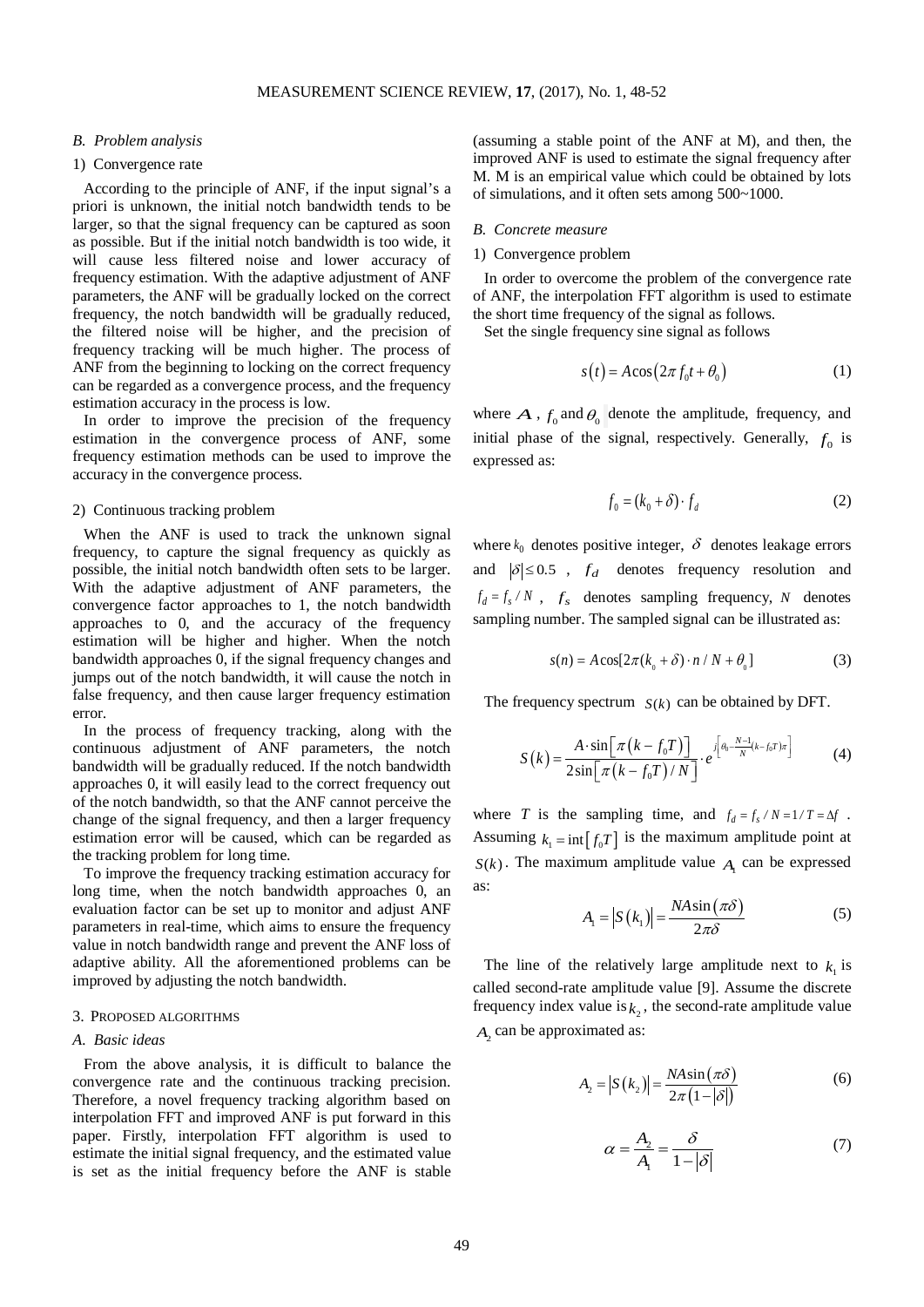$$
\left|\delta\right| = \frac{\alpha}{1+\alpha} = \frac{A_2}{A_1 + A_2} \tag{8}
$$

According to the value of  $\delta$ , the estimated higher accuracy frequency value of  $\hat{f}_0$  can be obtained.

$$
\hat{f}_0 = (k_1 \pm |\delta|) \Delta f \tag{9}
$$

In equation (9), the symbol is dependent on the position of  $k_2$ . If  $k_2 = k_1 + 1$ , it gets plus sign. If  $k_2 = k_1 - 1$ , it gets minus sign.

## 2) Long time tracking problem

By using the negative feedback control principle, the parameters of ANF can be monitored and adjusted in realtime by setting an evaluation factor and the algorithm can be illustrated as follows.

As shown in Fig.1., the enhanced signal  $\hat{s}(n)$  is independent of the noise  $z(n)$ . If the ANF works normally, the enhanced signal $\hat{s}(n)$  is significantly correlated with the initial input signal  $r(n)$ . According to the correlation, an evaluation factor  $h(n)$  can be designed to detect whether the ANF is an effective tracking signal frequency or not. The structures of the improved ANF are shown in Fig.2.

The value of  $h(n)$  can be obtained from the extra LMS block algorithm by the following:

$$
\begin{cases} \varepsilon(n) = \hat{s}(n) - h(n)r(n) \\ h(n) = h(n-1) + \mu_h \varepsilon(n)r(n) \end{cases}
$$
 (10)

where  $\mu_h$  is the step size,  $h$  is deduced from the Wiener-Hopf equation in [10].

$$
h \cdot E\{r^2(n)\} = E\{r(n)\hat{s}(n)\}\
$$
  
\n
$$
\Leftrightarrow h \cdot E\{[s(n) + e(n)]^2\} = E\{[s(n) + e(n)]\hat{s}(n)\}\
$$
  
\n
$$
\Leftrightarrow h \cdot (E\{s^2(n)\} + E\{e^2(n)]\}) = E\{s(n)\hat{s}(n)\} + E\{e(n)\}E\{\hat{s}(n)\}\
$$
  
\n
$$
\Leftrightarrow h = \frac{E\{s(n)\hat{s}(n)\}}{A^2/2 + \sigma_e^2}
$$
\n(11)

where  $E\{s(n)e(n)\}=0, E\{e(n)\}=0, E\{e^2(n)\}=\sigma_e^2, E\{s^2(n)\}=A^2/2$ .

If the ANF locks on the right frequency, then  $\hat{s}(n) \approx s(n)$ . and *h* converges to

$$
h = \frac{A^2/2}{A^2/2 + \sigma_e^2} = \frac{A^2}{A^2 + 2\sigma_e^2}
$$
 (12)



Fig.2. Structures of the improved adaptive notch filter.

If the ANF locks on the wrong frequency, then  $\hat{s}(n) \approx e(n)$ , substitute it into equation (11), and  $h$  converges to 0  $\text{since } E\{s(n)\hat{s}(n)\} = 0.$  Therefore, the evaluation factor  $h(n)$  can be used to judge whether the ANF effectively tracks the signal frequency or not. If the  $h(n)$  falls below the set value  $T<sub>k</sub>$ , the ANF can resume the parameters to assure the notch bandwidth contains the signal frequency again.

According to the above basic ideas, the improved ANF algorithm is illustrated in Fig.3.



Fig.3. Flow chart of the improve ANF.

The overall block diagram of the proposed technique is summarized in Fig.4.



Fig.4. Flow chart of the proposed frequency estimation algorithm.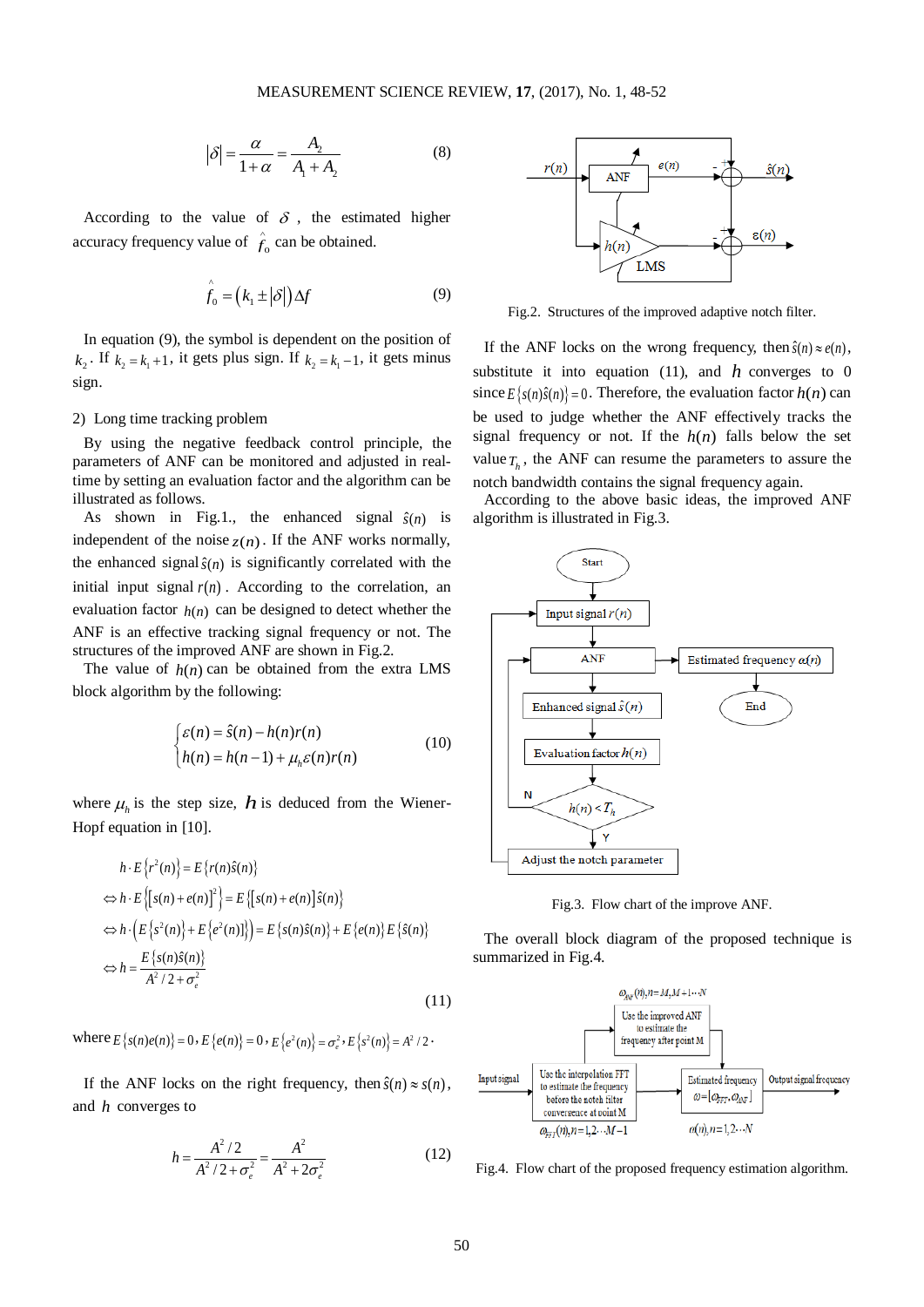As shown in Fig.3. and Fig.4., the proposed algorithm obtains fast frequency tracking, long time frequency tracking and high accuracy estimation characteristics even for the unknown signal.

## 4. SIMULATION ANALYSES

In order to verify the validity and the universality of the proposed algorithm, the algorithm is applied in lattice adaptive notch filter (L-ANF) [11], simplified lattice adaptive notch filter (SL-ANF) [12], and SMM adaptive notch filter (SMM-ANF) [13], respectively. In simulations, the input signal model and ANF parameters refer to references [11]-[13], and all the ANF parameters remain unchanged. The proposed algorithm just introduces the FFT algorithm at the beginning of the frequency estimation, and adds an evaluation factor in ANF for long-time frequency estimation, the parameters  $T_h = 0.05$  and  $\mu_h = 0.008$ .

Fig.5. shows the estimated frequencies by original L-ANF and the improved algorithm in this paper based on L-ANF. Fig.6. shows the estimated frequencies by original SL-ANF and the improved algorithm in this paper based on SL-ANF. Fig.7. shows the estimated frequencies by original SMM-ANF and the improved algorithm in this paper based on SMM-ANF. In order to validate the universality of the proposed method in this paper, the curves of Fig.5. to Fig.7. are randomly generated.

As shown in Fig.5. to Fig.7., which include L-ANF, SL-ANF and SMM-ANF, there are convergence process and long precision problem when tracking signal frequencies. Compared with the original algorithm, the improved algorithm of frequency tracking curve is better and closer to the true frequency. The proposed algorithm maintains higher estimation accuracy in the whole process of frequency tracking, which overcomes the influence of the convergence process, and solves the problem of long time tracking. In addition, we can see from Fig.5. to Fig.7., that the proposed algorithm can be applied to many kinds of ANF, and all the randomly generated curves maintain a good tracking effect, which verifies the universality of the proposed algorithm.



Fig.5. Comparisons by L-ANF and proposed method.



Fig.6. Comparisons by SL-ANF and proposed method.



Fig.7. Comparisons by SMM-ANF and proposed method.

Testing 100 independent and random experiments, the mean of square errors (MSE) of the three types of ANF is compared and calculated according to the equation (13), which is shown in Table 1. To avoid the influence of convergence of the ANF algorithms, the signals after 1000th point are intercepted to calculate the frequency.

$$
MSE = \frac{1}{49000} \sum_{i=1001}^{50000} [\hat{\omega}(i) - \omega(i)]^2
$$
 (13)

As shown in Table 1., the MSE of the proposed algorithm is smaller than the original algorithm, which also demonstrates the superior performance of the proposed algorithm.

Table 1. Comparisons of MSE acquired by three types of ANF.

| <b>ANF</b>     | MSE                   |                           |
|----------------|-----------------------|---------------------------|
|                | Original algorithm    | <b>Proposed algorithm</b> |
| L-ANF          | $3.72 \times 10^{-7}$ | $1.66\times10^{-8}$       |
| $SI - ANF$     | $3.57 \times 10^{-7}$ | $1.65 \times 10^{-8}$     |
| <b>SMM-ANF</b> | $3.19 \times 10^{-7}$ | $1.64\times10^{-8}$       |